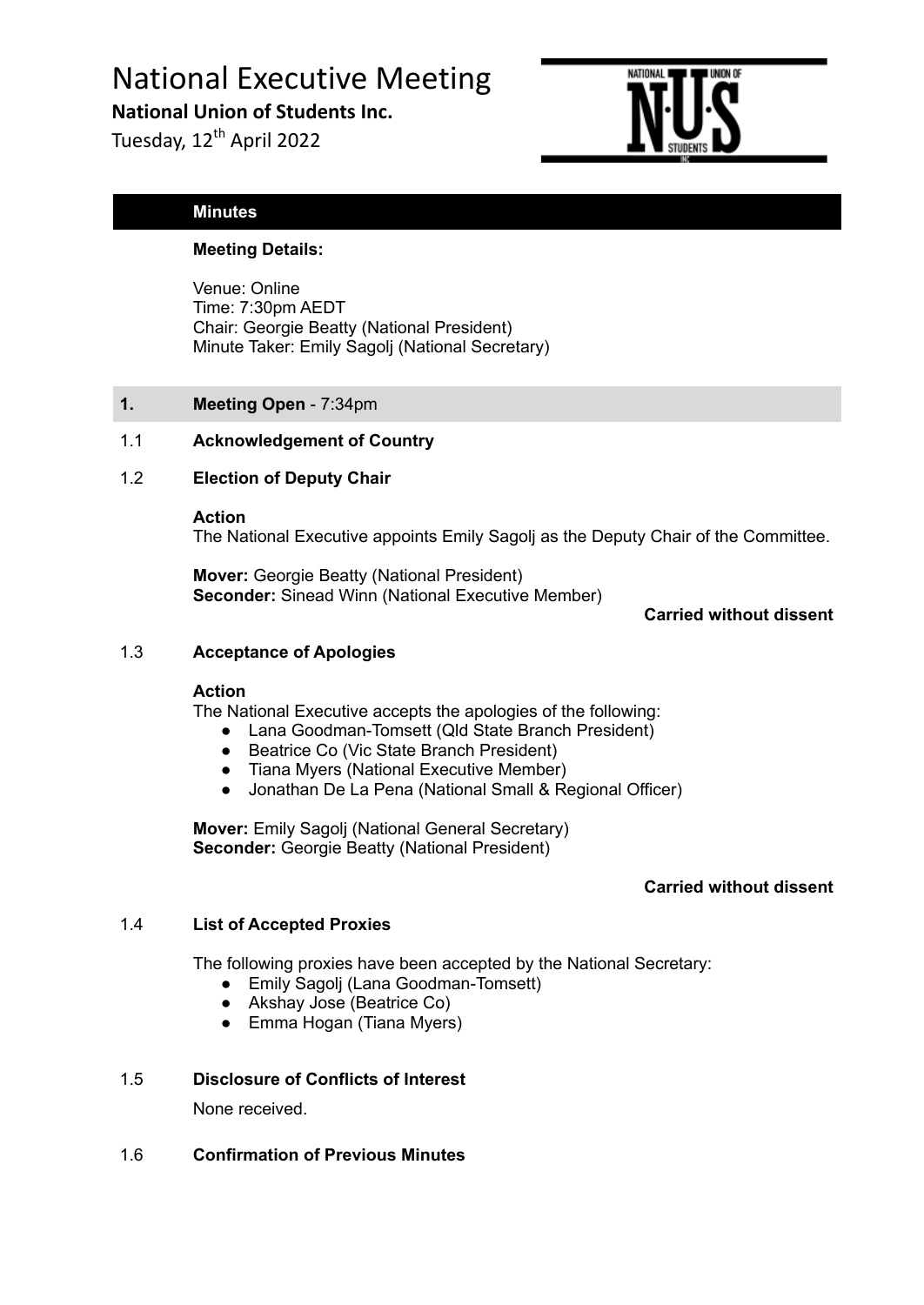## **Action**

That National Executive acknowledges the circulated minutes of the previous meeting as a true and accurate reflection of that meeting.

**Moved:** Georgie Beatty (National President) **Seconded:** Jordy Duffey (National Queer/LGBTQIA+ Officer)

## **Carried without dissent**

# **2. National Officer Reports**

- 2.1 President
- 2.2 National Secretary
- 2.3 Education Officer
- 2.4 Welfare Officer
- 2.5 Women's Officer
- 2.6 Queer Officer
- 2.7 LGBTIQIA+ Officer
- 2.8 Small & Regional Officer
- 2.9 International Officer
- 2.10 Disability Officer
- 2.11 First Nations Officer
- 2.12 Ethnocultural Officer

## 2.13 **Motion to Accept National Officer Reports**

#### **Action**

That National Executive accepts the reports of the National Officers.

**Moved:** Georgie Beatty (National President) **Seconded**: Emily Sagolj (National General Secretary)

**Carried without dissent**

# **3. State Officer Reports**

- 3.1 Victorian State Branch President
- 3.2 NSW State Branch President
- 3.3 SA State Branch President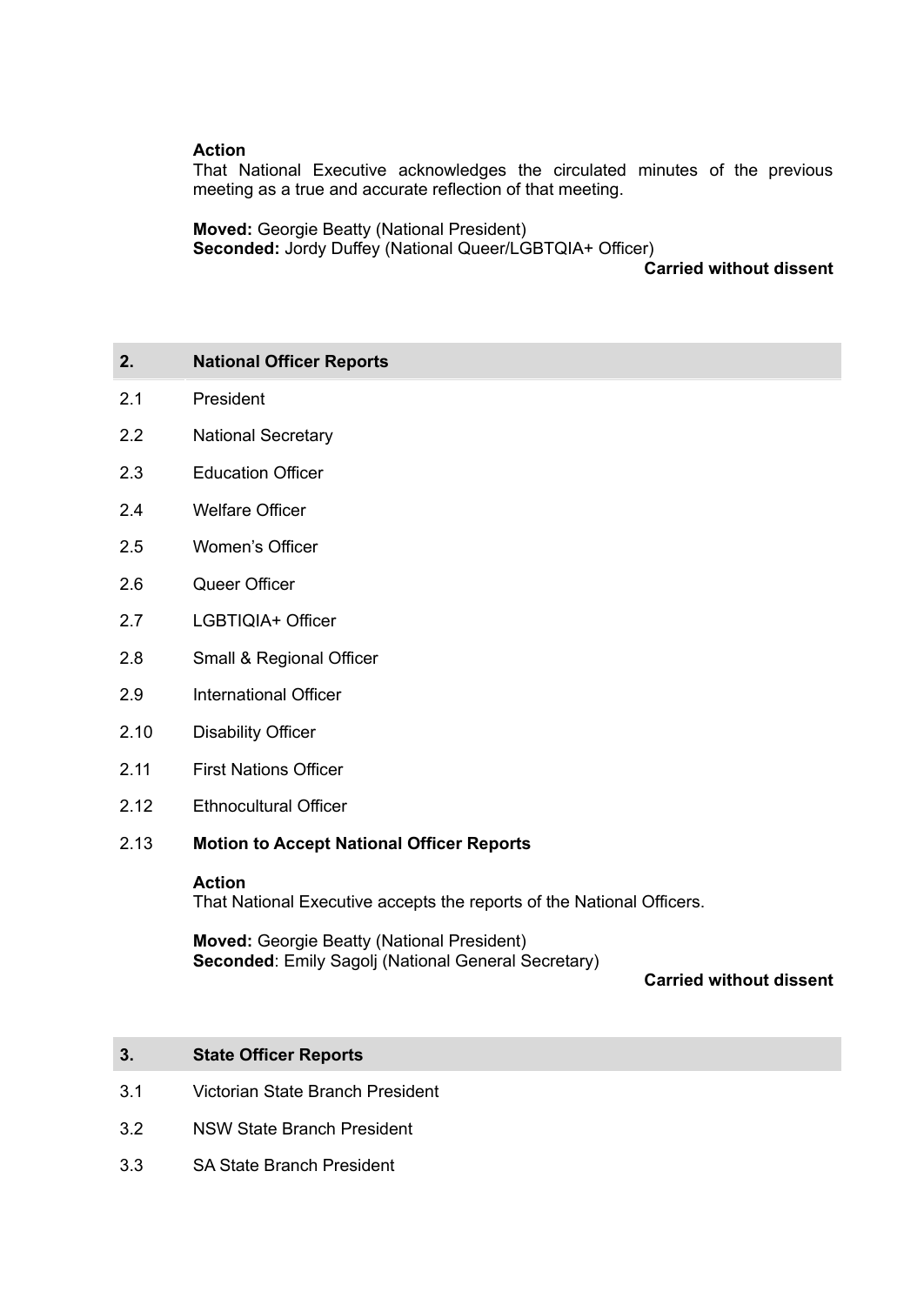- 3.4 WA State Branch President
- 3.5 ACT Branch President

## 3.6 **Motion to Accept State Officer Reports**

#### **Action**

That National Executive accepts the reports of the State Officers.

**Mover:** Georgie Beatty (National President) **Seconder:** Emily Sagolj (National General Secretary)

## **Carried without dissent**

#### **4. Matters for Discussion**

#### 4.1 **Profit & Loss**

Emily advised that the P&L for the year to date was attached for members to view and asked if there were any questions. No questions were received.

## 4.2 **Education Conference Tender**

Emily mentioned the tender process has started for the NUS's Annual Education Conference. She noted that an email had been sent out to all member organisations and that the deadline was soon. She encouraged everyone to reach out to their respective student unions and encourage them to apply.

#### 4.3 **Foundations for Young Australians Funding**

Billy raised that the Foundation for Young Australians had donated \$10,000 to the NUS to assist with our Change the Age campaign. He advised that the funding was actually untied, meaning it could be used for other NUS campaigns too.

# 4.4 **AUU Regional Officer**

Billy advised that there was a meeting of the Adelaide University SRC where a motion was put forward to introduce an officer for two of their regional campuses. He advised that Socialist Alternative have pushed against this position through abstaining, resulting in the motion failing. Billy recommended reaching out to Jonathan about this to learn more about what he's doing.

Isaac advised that the campuses fall under areas that do not count as regional, but fall under an agricultural belt, for health and transport purposes it's regional, but the university doesn't count them. As a result, people on those campuses are not eligible to run for existing regional officer positions.

Grace said it is worth saying that it would have passed if all the voting members had turned up to the meeting, she noted the issue that this would be an appointed position instead of an elected position.

Isaac advised that not showing up is not a fair argument and that abstaining is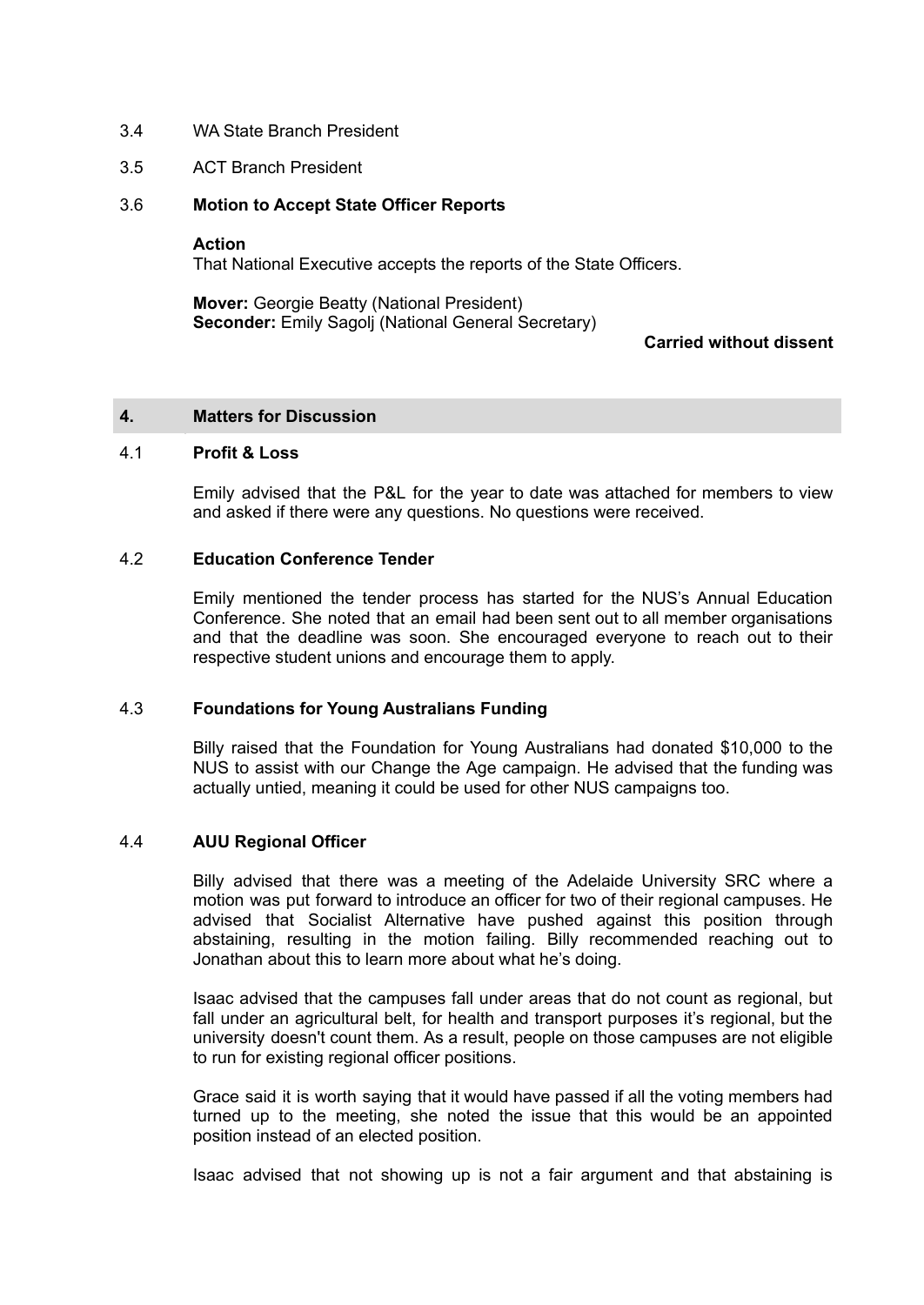essentially voting against the motion since a  $\frac{2}{3}$  majority was needed. He noted that their argument was ridiculous.

#### 4.5 **International Student Course Change Approval**

Georgie advised that her and dhruv met today regarding the changes that international students will need to get approval from the immigration minister to change their course.

They noted the existing issues such as lack of cover for mental health and noted that the focus is on having a big media campaign around it. Georgie advised that they will be reaching out to MPs about this.

Grace voiced that this goes towards why it's important for the NUS to take a consistent stance against imperialism. She noted the trajectory of education being aligned with Australia's defence strategy and that this is an example of the government trying to soften the population against racism and imperialism.

# **5. Matters for Decision**

## 5.1 **AISA Services Agreement Action**

Emily raised to the National Executive that she had come across an issue regarding a services agreement entered into by Param Mahal (2021 NUS General Secretary) and Samuel Roberts (2020 NUS General Secretary) for the establishment of the Australian International Students' Association.

She advised that:

- 1. In the October 2021 National Executive meeting, the executive approved the creation of a new budget line (Project Grants) to go towards the creation of a new peak international student representative body, since UMSU had contributed \$9,500 towards this.
- 2. No other information had been brought to National Executive regarding this project since the October 2021 National Executive meeting.
- 3. A services agreement was signed by both Param Mahal and Samuel Roberts in November and this was not presented to National Executive, herself, UMSU, or any office bearers at the time.
- 4. She became aware of this agreement existing in mid-February, upon discovering Param Mahal had already processed the second and final payment (\$6,650) to Samuel Roberts, because he still has access to the NUS's CommBank accounts.
- 5. Once she saw that the payment had gone through and that the invoice had very few details, she asked Param a series of questions to better understand what had occurred.
- 6. Param provided a copy of the services agreement upon being questioned by Emily; the agreement has been provided to the National Executive.

To National Executive she raised the issues of: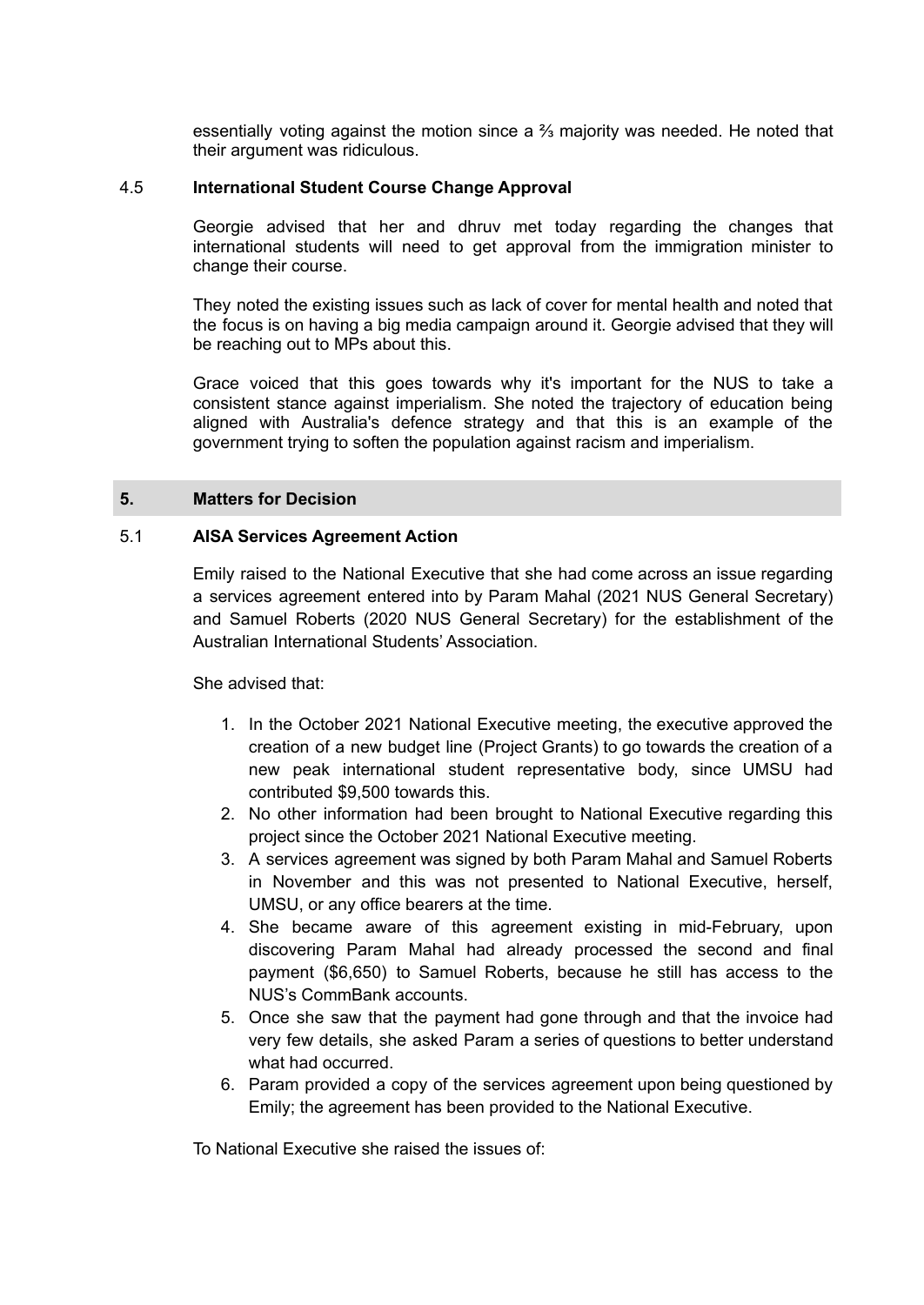- 1. Conflicts of interest not being disclosed;
- 2. Transparency surrounding the nature of the contract;
- 3. The amount paid to Samuel Roberts in total (\$9,500); and
- 4. The lack of work done by Samuel Roberts, which posed a risk to the establishment of AISA.

She noted that she had sought preliminary legal advice, however, Maurice Blackburn was unable to provide legal advice until a costs agreement had been organised. The preliminary guidance provided included the following options:

- 1. Seeking to terminate the contract;
- 2. Seeking to retrieve a part or whole of the funds back; or
- 3. Seeking to amend the services agreement.

She advised the following:

- 1. That seeking to amend the services agreement is not the optimal pathway, given it would validate the circumstances in which the contract was created.
- 2. That the NUS National Executive should approve her seeking legal advice in relation to terminating the ISA Services Agreement signed by Param Mahal and Samuel Roberts on 18/11/2021.
- 3. That the NUS National Executive should approve her seeking legal advice in relation to our reporting obligations to member organisations and ACNC.
- 4. That the NUS National Executive should approve her seeking legal advice in relation to measures needed to improve financial delegation and account oversight.

She asked if the National Executive had any questions for her regarding her motion or the matter.

Guleid voiced that this behaviour should not be condoned or treated lightly and enquired as to whether any other office-bearers, such as the international officer at the time, were aware of this services agreement. Emily agreed and advised that she was not aware of any other office-bearers knowing about the agreement, but would look into it.

Guleid added that he did not know how the international officer would not notice a movement of this much money from his project's budget line. He voiced the concern he has for any office-bearers not meeting their fiduciary duties and noted that this could have severe impacts for any international students in particular, since it could effect their immigration status.

Kedar left the meeting at approximately 8.40pm.

Kelly voiced her concern about the implications of this for the NUS, particularly in the right-wing media. Kelly highlighted the instances where office bearers misuse their elected positions for personal interests, including supporting the careers of their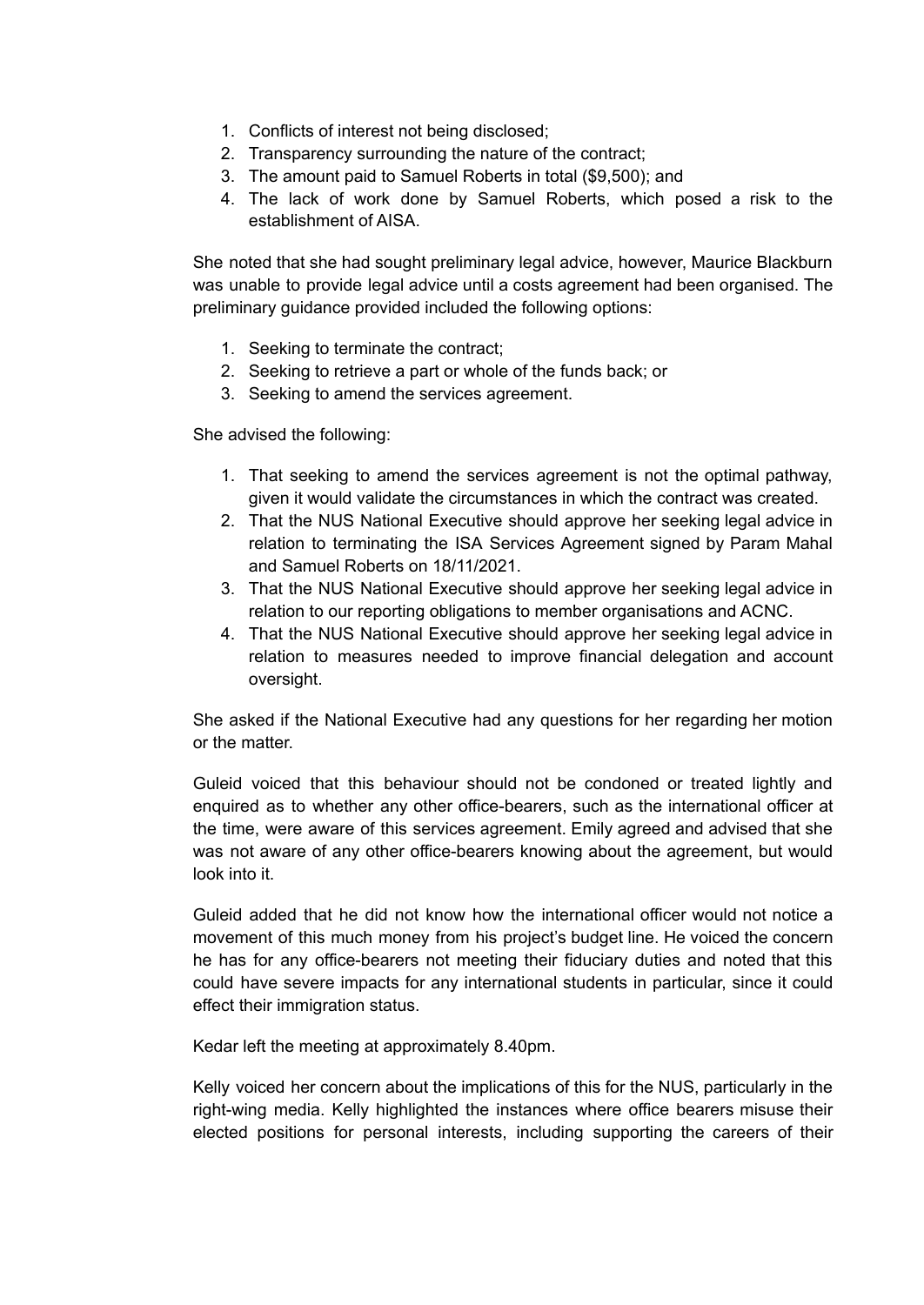friends. She noted that this is not an issue of procedural oversight but a political problem that needs to be discussed.

Beatrice asked when the payment was made and when the contract was signed. Emily explained that the payment was made on the 17th of February 2022 and that she became aware of it on the 19th of February 2022. She advised that the contract was signed on 18th of November 2021 and was not presented to the NUS National Executive.

Beatrice and Luc enquired as to why this was not brought to National Executive earlier, such as in the March meeting (01/03/2022). Emily advised that she had not had the opportunity to enquire enough prior to the March National Executive meeting and that she did not want to take this to National Executive until she had asked all the appropriate questions.

Grace voiced that she thought this situation was a disgrace and that there's a real risk of this ending up on the front pages. She also raised that she felt the creation of this organisation was a waste of money when the NUS campaign's budget should be higher.

Grace complained about SAlt members not being included in NUS office-bearer positions for 2 years. She went on to blame SU for the entire matter and generalised the entire group as "white-collar criminals". She then proceeded to call out National Executive members from NLS and GI for working with SU instead of SAlt.

Luc voiced his frustration for not knowing about this matter earlier and noted that he has been working really hard to get campuses to apply to host EdCon, so he should have known earlier. He advised that the solution going forward is to create a robust structure to ensure it's impossible for General Secretaries to do this in the future.

Luc noted that although Emily is coming to National Executive in good faith, not everyone would be as transparent, in turn the current system is not enough. He also voiced the issue of wearing two hats when being a convenor of a political group and being an NUS office bearer, and the need to not wear a political hat when dealing with financial matters such as this. He suggested that heads of factions should not be President or General Secretary.

Faizan left the meeting at approximately 8.30pm.

Billy advised that he feels that Emily has dealt with this situation well and voiced that the NUS should never be an organisation that is seen to just "give jobs for the boys". He noted that this has hurt our ability to help students and that there need to be consequences for actions here, hence why he is in support of the motion.

Sinead voiced she agrees with this motion, but she is worried about the impact this situation will have on member organisations too. She noted that she will have to speak to her campus (ANU) and convince them to remain affiliated to the NUS. She raised her frustration at SAlt members of National Executive for using this situation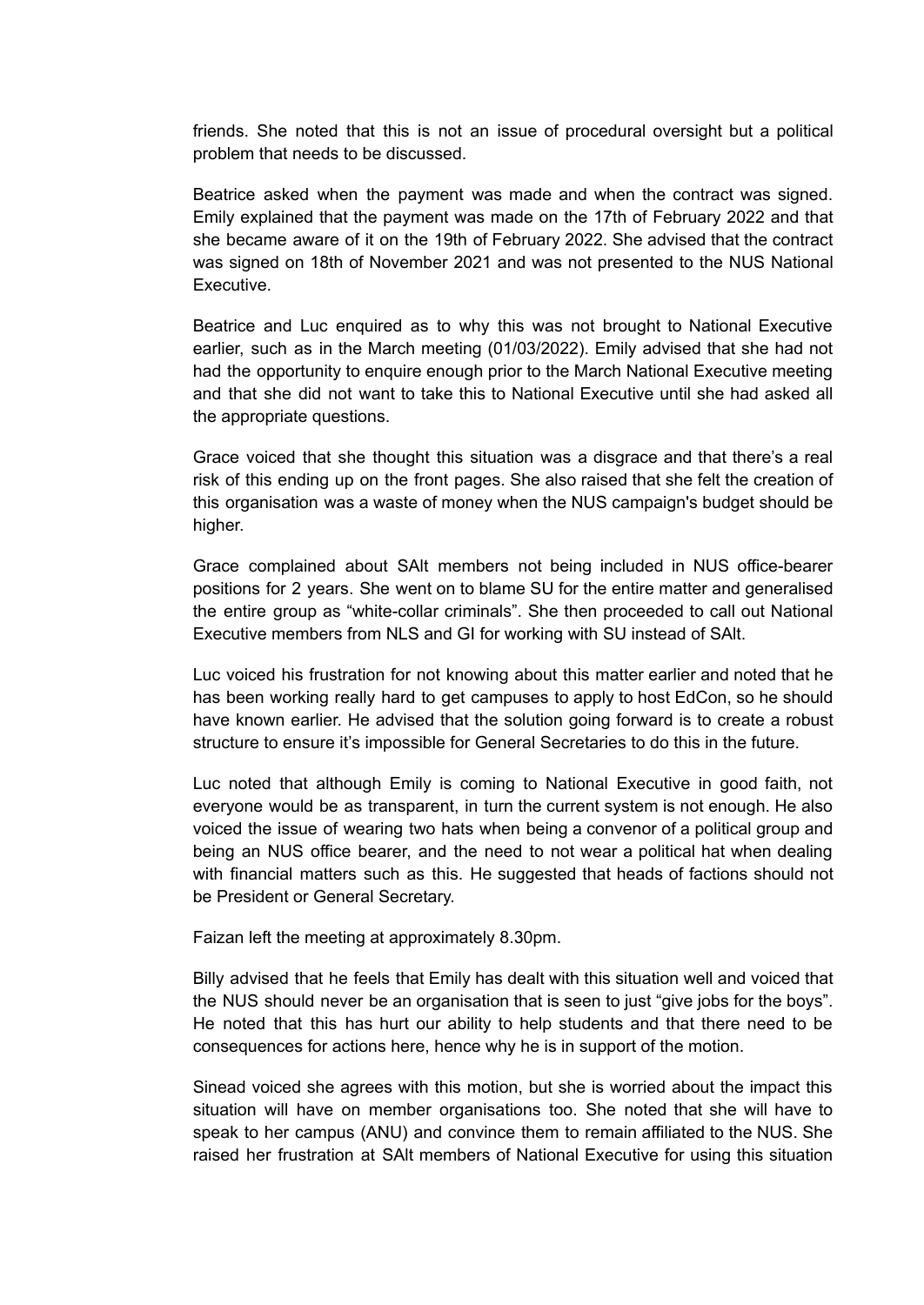as a reason to complain about not holding any office-bearer positions in the NUS. She implored everyone to remember that we need to deal with this matter together and that starting fights does not help.

Isaac noted his dismay at the situation and advised that the only course of action from here is to seek legal advice. He concurred that it was appropriate for Emly to ask the appropriate questions before proceeding further with notifying the National Executive. He noted that things like this are unavoidable in organisations, but the actions we take to address issues are what define us as an organisation.

Guleid voiced his frustration for SAlt's comments towards SU. He noted that he and others in SU take great pride in how they run their student unions and voiced that two individuals disregarding their obligations to the NUS should not impact the entirety of SU. He added that Emily could have done the wrong thing, but did not, even though she knew she would get questioned heavily.

Georgie Beatty voiced that she wanted to apologise to member organisations for what has occured. She noted that Emily and her understand the gravity of this and the legal issues at hand, in turn she agreed that this motion is important to ensure accountability and transparency are improved on.

Georgie Beatty advised that she would need to leave the meeting soon, in turn she handed the chair over to Emily Sagolj at 8.55pm.

Grace and Kelly thought that procedural changes to the NUS after seeking legal advice would not enough to fix the problem at hand. They reiterated their points about the "jobs for the boys" issue and people using the NUS as a political stepping stone. They both voiced that everyone should not just blame Sam and Param, but the entirety of SU.

Billy emphasised that by supporting this motion we are actively addressing the problem, since through receiving legal advice we are trying to resolve the situation and prevent it from happening again.

Kelly voiced that SAlt members would never do this.

Billy voiced that this meeting should not be a pitch from SAlt to try to get NUS office-bearer positions, he noted that they are totally missing the point of this meeting.

Luc voiced agreement with a lot of the points raised by Grace and Kelly. He noted that the political issues are not tangential to the matters at hand and put forward that SU vote according to their convenors, so this vote was somewhat perfromative.

Georgie McDaid enquired about the legal implications this will have for member organisations such as the SSU. Emily advised that she can enquire about this when seeking legal advice.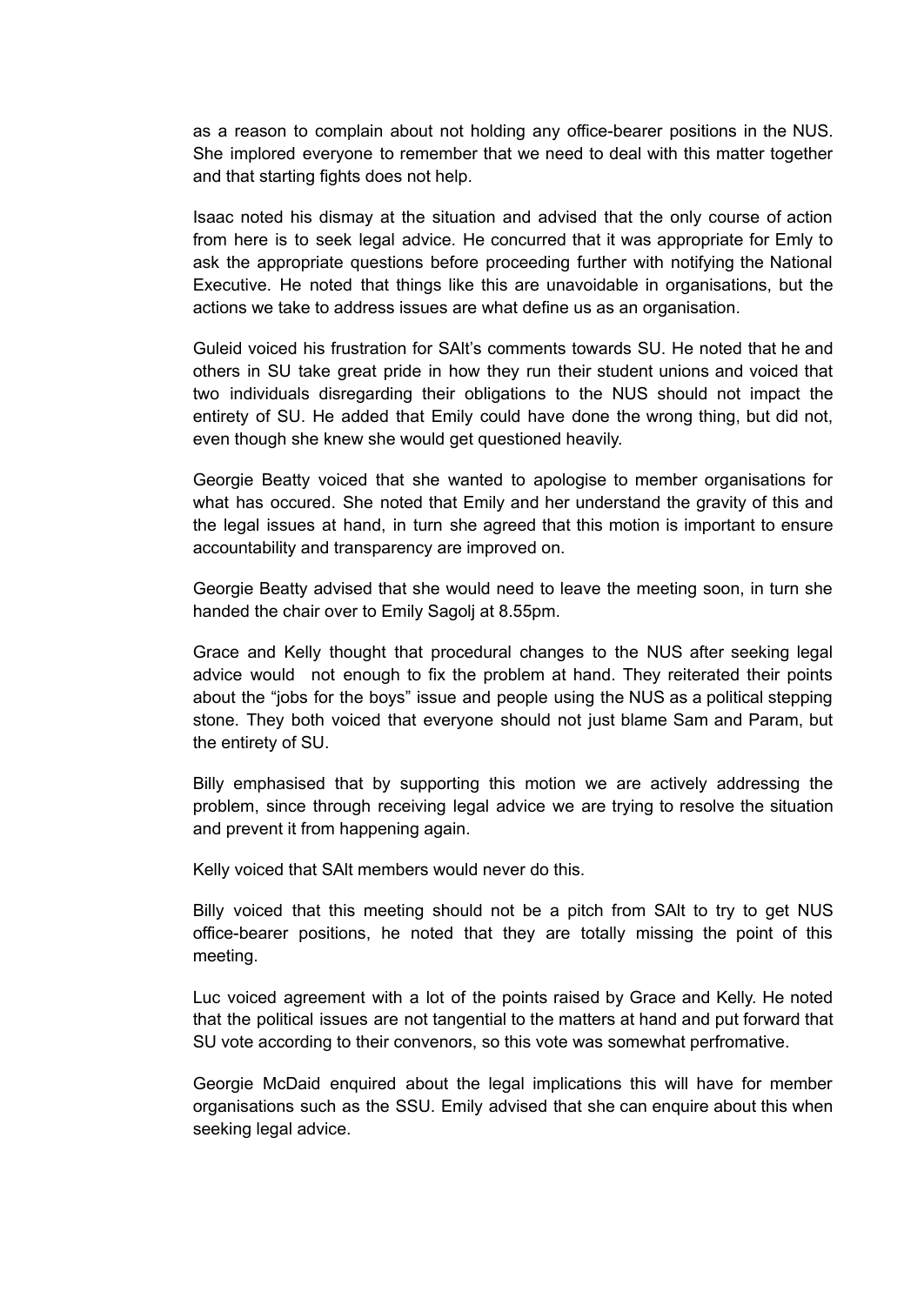Ella voiced that she really resents the idea that only one group are capable of causing problems like this, she advised that regardless of political ideology you always have people that don't do the right thing. She noted that implementing structural and procedural change within the NUS would ensure that regardless of a person's bad intentions, they would not have the ability to do the wrong thing. She added that cultural change can only do so much, policies and procedures are what matter.

Emily reiterated that structural and procedural changes within the NUS are the only way to ensure that this issue does not occur again. She acknowledged that whilst this situation was difficult for her given Sam and Param were her mentors, she knew she had to respond appropriately and ask questions to ensure she had as much information as possible for the National Executive and to ensure the right course of action could be taken.

She emphasised that although SU holds a lot of votes on the National Executive, she does not control how they vote and knows they are supporting this motion because it is the right thing to do. She advised that if SU found out she was trying to cover something up she knows they would not stand by it or by her. She then reiterated that the only course of action from here is seeking legal advice and not proceeding further until advice is sought.

Isaac voiced that we should discuss the issue properly and not use it as an excuse to make cheap shots at each other. He noted that we should take action to hold people accountable and do what is right..

Billy raised that the conversation needs to be grounded, he voiced that SU is not a factional monolith, but a genuine place for thoughts to be voiced. Billy emphasised that the real solution to this issue is the course of action in the motion.

Beatrice Tucker voiced that she is an independent here today and that she had no clue about this all until receiving a heads up from Luc. She noted the similar problems that arose at President's Summit, where there was a lack of communication regarding updates about the Religious Discrimination Bill since the information is usually shared through factions..

Georgie Beatty apologised and advised that she had updated the NUS Queer Officers about the information she had receved regarding the bill, however she acknowledged that she should have updated attendees at President's Summit too. She noted that she did not intend to gate-keep any information.

Beatrice Tucker suggested an amendment to motion 5.1. Emily suggested this amendment should be a separate motion. Beatrice agreed.

Emily asked if anyone would like to provide any amendments to motion 5.1 besides enquiring about the impact of this matter to members.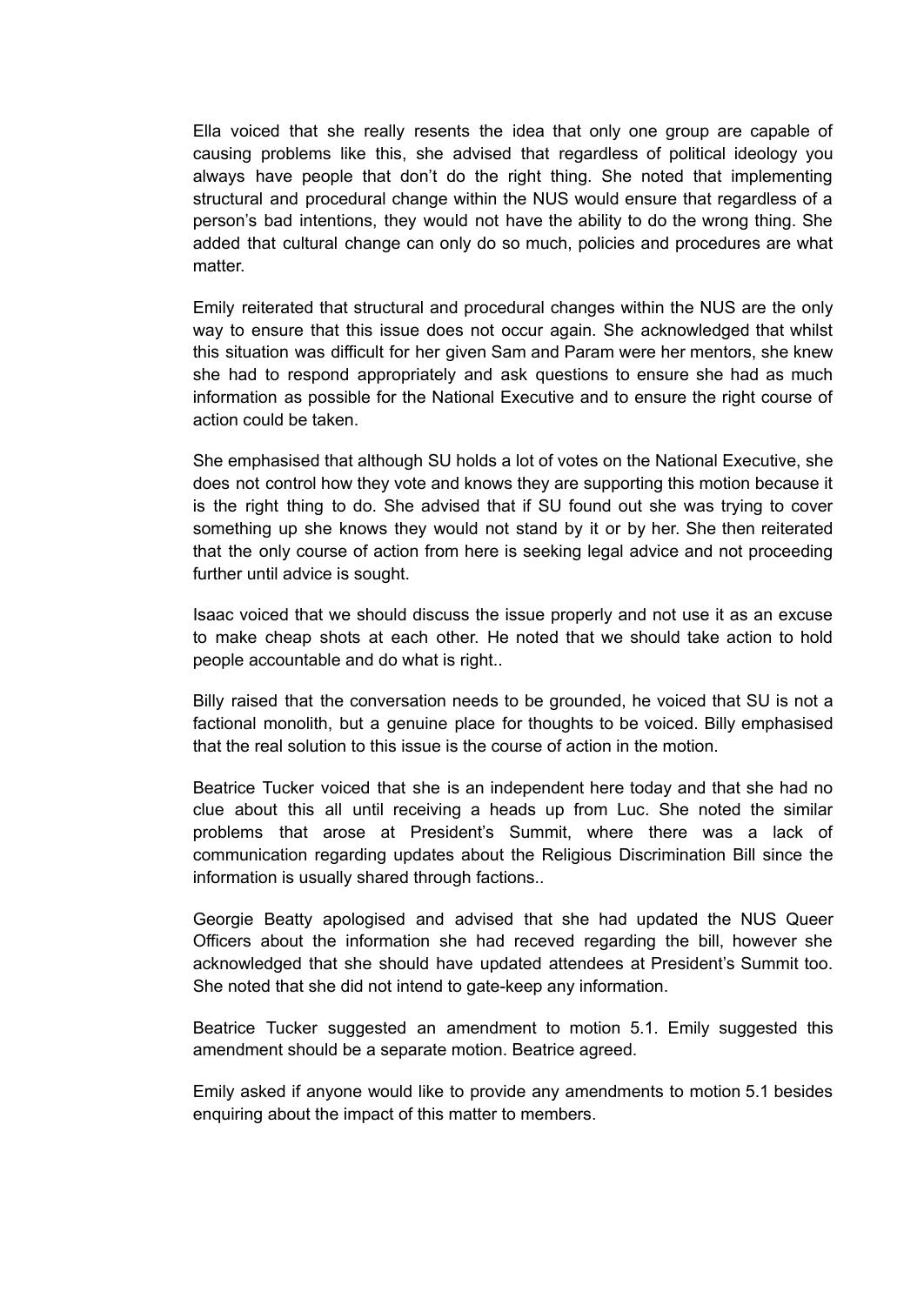Isaac said we should also seek advice regarding any breach of fiduciary duties of our previous office bearers. Emily agreed with that amendment and tabled it to the national executive.

Georgie Beatty advised that she had to leave the meeting (9.21pm), but noted that she will be voting in favour of both motions 5.1 and 5.2.

Trisha advised that she had to leave the meeting (9.21pm), but noted that she will be voting in favour of both motions 5.1 and 5.2.

Billy requested that a named vote take place for motions 5.1 and 5.2. Emily agreed.

## **Motion:**

- The NUS National Executive approves the General Secretary seeking legal advice in relation to terminating the ISA Services Agreement signed by Param Mahal and Samuel Roberts on 18/11/2021.
- The NUS National Executive approves the General Secretary seeking legal advice in relation to our reporting obligations to member organisations and ACNC.
- The NUS National Executive approves the General Secretary seeking legal advice in relation to measures needed to improve financial delegation and account oversight.
- The NUS National Executive approves the General Secretary seeking advice regarding the breach of any previous office bearers' fiduciary duties that may have taken place.
- The NUS National Executive approves the General Secretary seeking advice regarding the implications of the NUS executive members and its member organisations.

**Mover:** Emily Sagolj (National General Secretary)

**Seconder:** Georgie Beatty (National President)

**For:** Beatrice Co (proxied to Akshay Jose), Emma Hogan, Isaac Solomon, Lana Goodman-Tomsett (proxied to Emily Sagolj), Beatrice Tucker, Grace Hill, Sinead Winn, Adam Steiner, Guleid Abdullahi, Isobel O'Dwyer, Tiana Myers (proxied to Emma Hogan), Trisha Kaur (noted above), Alex Nancarrow, Jeremy Gilchrist, Kelly Cvetkova, and Sabrine Yassine.

#### **Against:** None

#### **Abstain:** None

**Not present:** Zebadiah Cruickshank, Jonathan De La Pena, Faizan Akram, and Kedar Krishnan.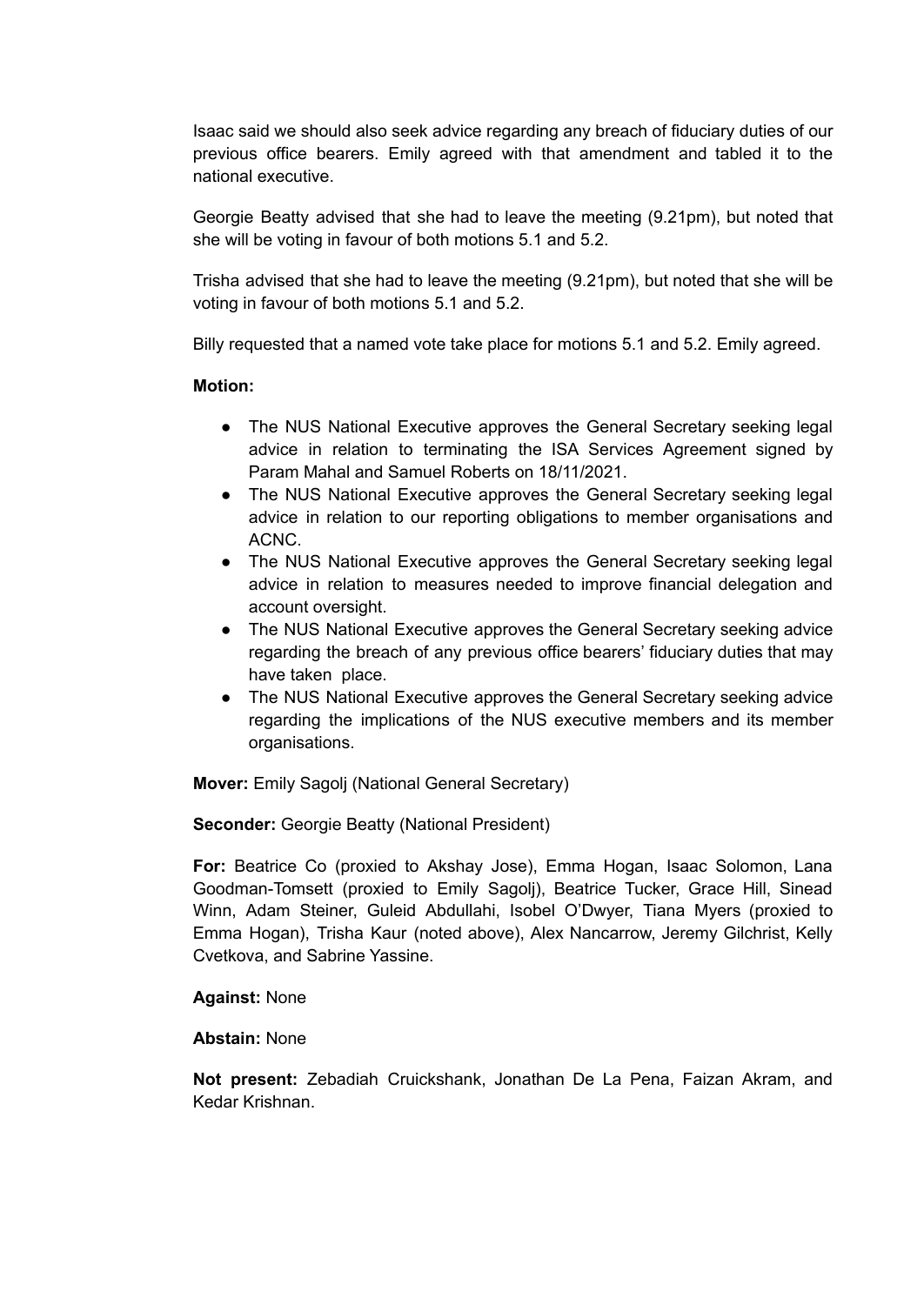**Non-voting member support:** Georgie Beatty, Emily Sagolj, Luc Velez, Billy Zimmermann, Jacqueline Price, Jrody Duffey, Ella Hickey, Georgie McDaid, Dhruv Sabharwal, and Akshay Jose.

# **Carried without dissent**

# 5.2 **General Secretary Report**

Emily presented Beatrice Tucker's motion to the National Executive. The motion instructs the National General Secretary to produce a report to be submitted at the next National Executive meeting.

No comments or questions were received regarding the motion.

# **Motion:**

The report will:

- Detail all available information about the procurement, contracting, payment, requests for performance and non-performance of the consultancy work;
- Append all correspondence both internal and external related to the transaction, consultancy work and contracting;
- Detail the processes, policies and procedures that were in place at the time of the procurement of the consultancy that governed the choice of procurement and the payment of the contract;
- Provide an explanation, as best as possible, of why the contract was paid improperly;
- Detail any steps taken to mitigate the issues related to the transaction:
- Detail the complete timeline of when and how NUS office bearers became aware of the problem and how and when they informed other officer bearers; and
- Detail proposed changes in operations, policy and procedure to prevent future similar problems from occurring.

**Mover:** Beatrice Tucker (ACT State Branch President)

**Seconder:** Luc Velez (National Education Officer)

**For:** Beatrice Co (proxied to Akshay Jose), Emma Hogan, Isaac Solomon, Lana Goodman-Tomsett (proxied to Emily Sagolj), Beatrice Tucker, Grace Hill, Sinead Winn, Adam Steiner, Guleid Abdullahi, Isobel O'Dwyer, Tiana Myers (proxied to Emma Hogan), Trisha Kaur (absent, but noted above), Alex Nancarrow, Jeremy Gilchrist, Kelly Cvetkova, and Sabrine Yassine

**Against:** None

**Abstain:** None